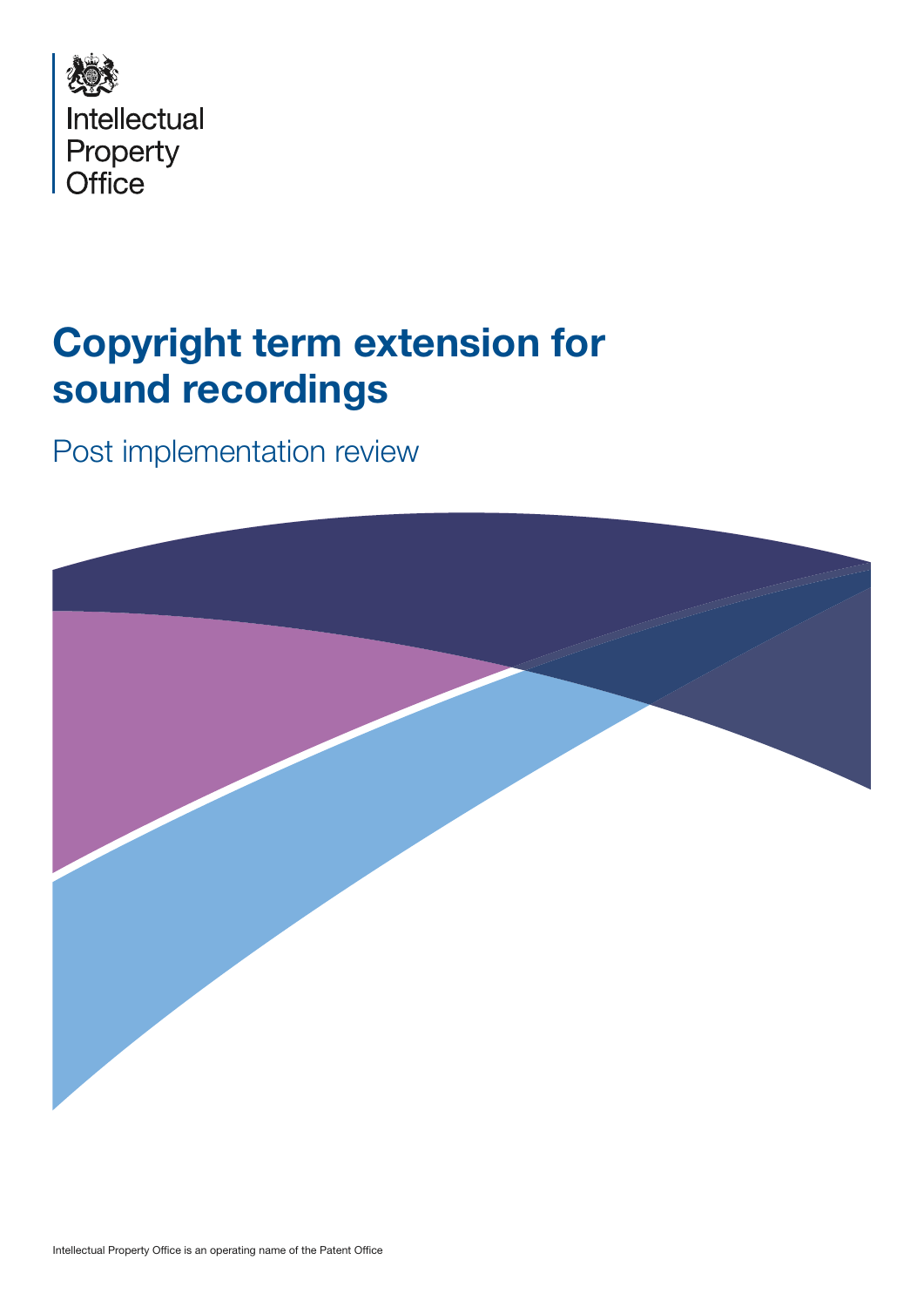| <b>Title: Copyright Term Extension for Sound</b><br>Recordings    | Post Implementation Review                  |
|-------------------------------------------------------------------|---------------------------------------------|
| <b>PIR No:</b>                                                    | Date: 01/10/2018                            |
| <b>Original IA/RPC No: BIS1562</b>                                | Type of regulation: EU                      |
| <b>Lead department or agency: Intellectual Property</b><br>Office | <b>Type of review: Statutory</b>            |
| Other departments or agencies:                                    | Date measure came into force:<br>01/11/2013 |
|                                                                   | <b>Recommendation: Keep</b>                 |
| Contact for enquiries: Copyright policy team, IPO                 |                                             |

# **1. What were the policy objectives of the measure?** (Maximum 5 lines)

Legislation was introduced in 2013 to extend the period of copyright protection for sound recordings from 50 years to 70 years, implementing EU Directive 2011/77/EU. The primary objective of the legislation was to enhance the welfare of performers (artists) and record labels, ensuring they receive appropriate rewards for their effort throughout their lives for their sound recordings and performances. As well as extending the copyright protection term to 70 years the legislation also includes a number of additional provisions intended to benefit artists, including a fund for session musicians, a "use-it-or-lose it" provision and a "clean slate" provision. Further details on these provisions can be found in the Annex.

# **2. What evidence has informed the PIR?** (Maximum 5 lines)

The original [impact assessment \(IA\)](http://www.legislation.gov.uk/ukia/2013/252/pdfs/ukia_20130252_en.pdf) for this measure estimated a small expected annual net cost to business per year of £0.3 million (in 2009 prices). As this is only a small annual net cost we have taken a relatively light touch approach to collecting evidence on the impact of the measure, using publically available data where possible.

We have utilised the following evidence to assess how the expected impact compares to the actual impact:

- Data from Phonographic Performance Limited (PPL) on session fund and royalty payments
- Discussions with stakeholders within the music industry as well as users of music
- Evidence gathered for a European Parliament Committees report<sup>[1](#page-1-0)</sup> on the term extension

The nature of the measure means the impact in the initial years will be fairly limited, but will continue to grow over time. This is because only a small number of recordings are covered by the directive (as of 2017 only recordings from 1963 to 1967), however, by 2033 there will be a 20 year period over which recordings will be covered by the directive. As a result, the full impact and consequences of the directive will not fully be established until then.

<span id="page-1-0"></span> <sup>1</sup> Implementation of the Directive 2011/77/EU: copyright term of protection, Requested by the JURI committee 2018 [http://www.europarl.europa.eu/RegData/etudes/STUD/2018/604957/IPOL\\_STU\(2018\)604957\\_EN.pdf](http://www.europarl.europa.eu/RegData/etudes/STUD/2018/604957/IPOL_STU(2018)604957_EN.pdf)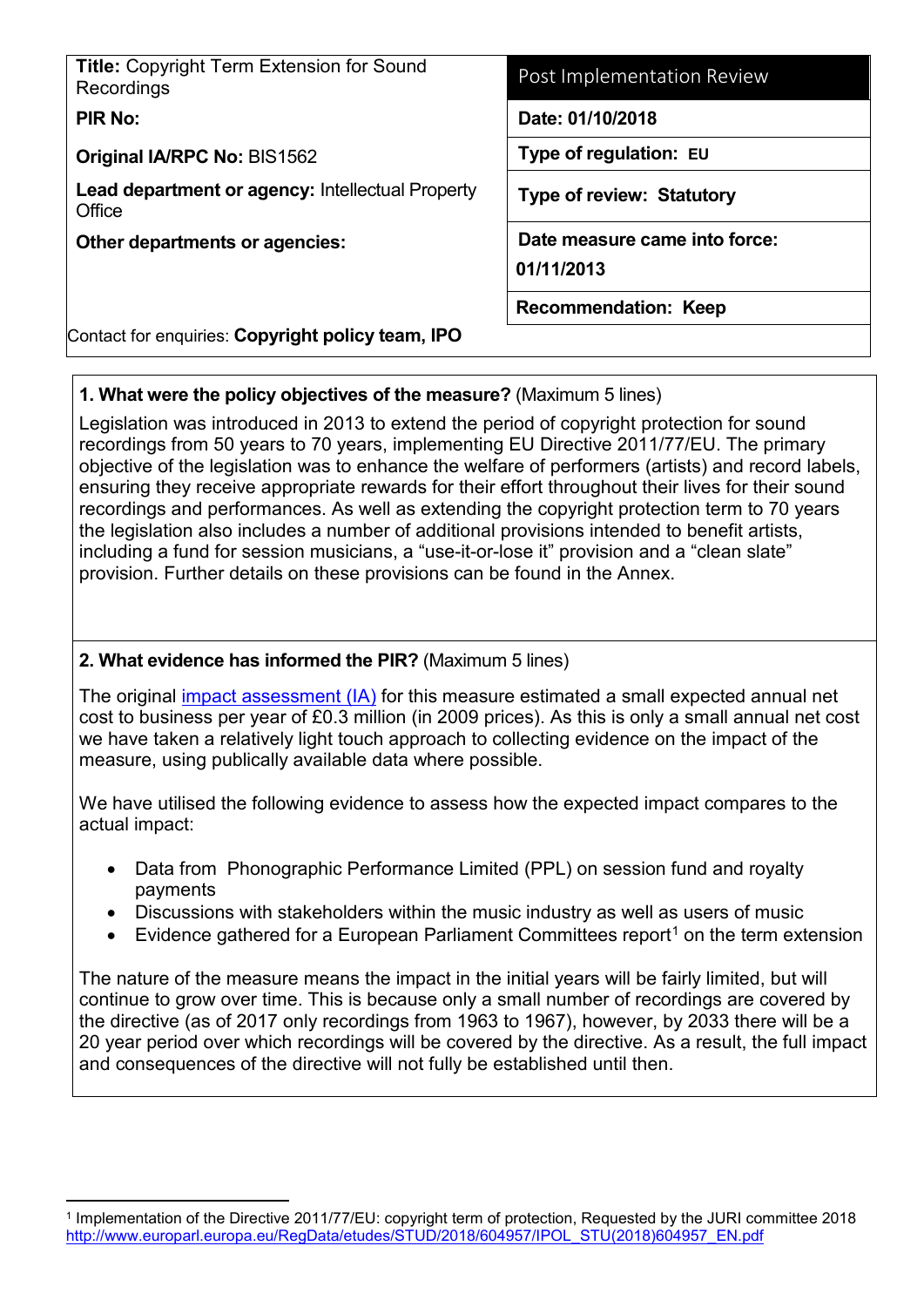### **3. To what extent have the policy objectives been achieved?** (Maximum 5 lines)

As outlined above, the primary policy objective of the measure is to enhance the welfare of performers by providing them with an income source for an extended period of time. We estimate that approximately £600,000 has already been paid out to performers via the session fund, which is money that session musicians (who transferred their performer's rights to the producer of the sound recording in return for a single payment) would not have otherwise received. In addition, approximately £1.7 million has been paid out in royalties to performers for the public performance and broadcast uses of music for which the copyright would have otherwise expired. While these payments are a significant benefit to artists whose copyright would have otherwise expired, there is an equivalent cost to other business. As a result, this legislation primarily results in transfers between businesses, with a small net cost of administration associated with elements such as the session fund. Artists will also receive revenue from record sales and other exploitations of their works, however, it has not been possible to quantify this as part of this review, although more detail is contained in the Annex.

The income described above is largely revenue that artists would not have received if the legislation had not been introduced. Therefore, this suggests that the legislation has on the whole been successful at providing artists with a revenue stream for an extended period of time. However, the impact of the legislation will grow over time, therefore we will continue to monitor this and will undertake a second post implementation review in 2023. The IPO will also seek to provide additional guidance to explain how some of the provisions in the legislation should function, in particular the clean slate right.

Sign-off for Post Implementation Review: Chief economist/Head of Analysis and Minister

#### *I have read the PIR and I am satisfied that it represents a fair and proportionate assessment of the impact of the measure.*

Signed: **Pippa Hall** Date: 01/07/2018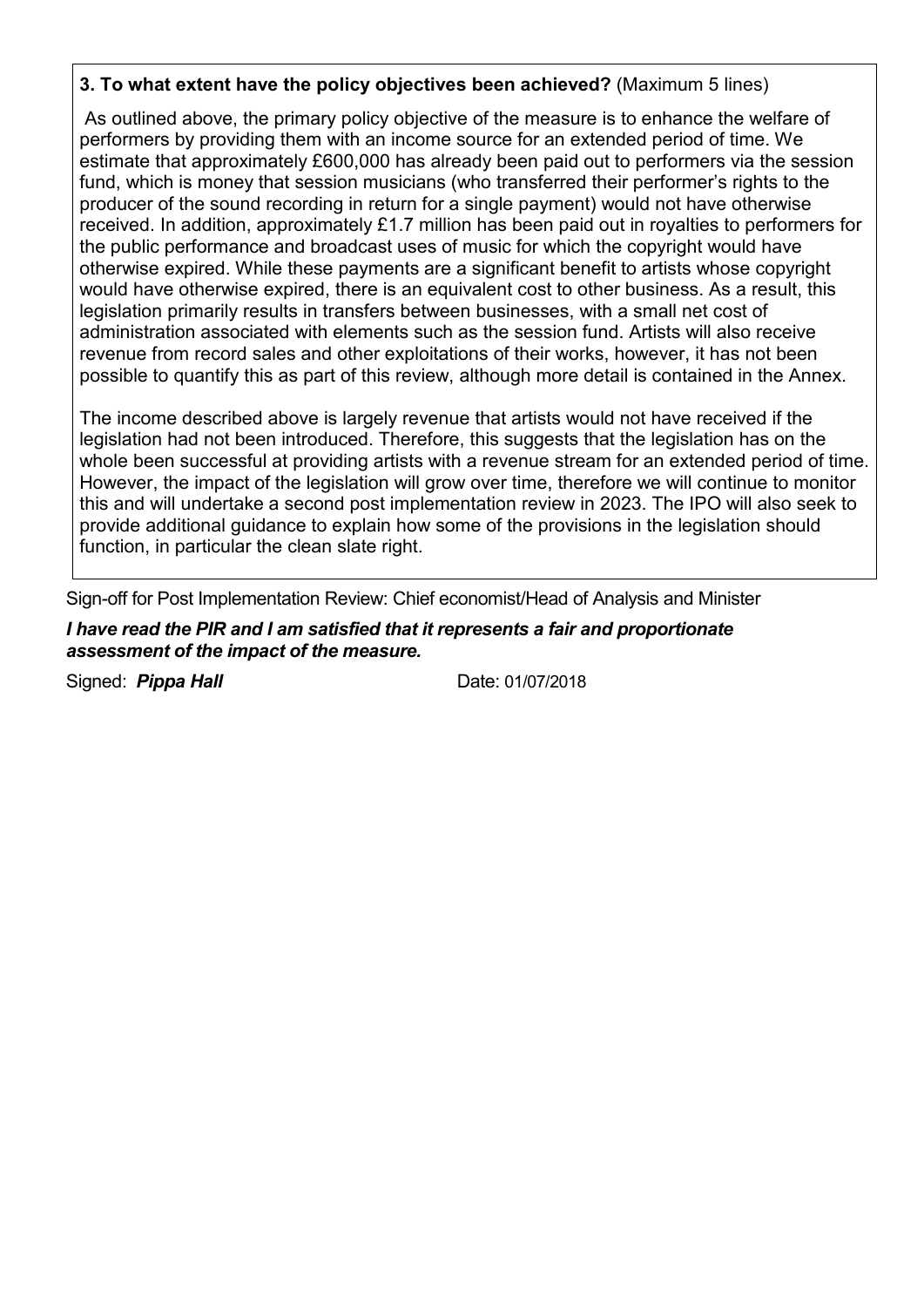# Further information sheet

Please provide additional evidence in subsequent sheets, as required.

# **4. What were the original assumptions?**(Maximum 5 lines)

In the original impact assessment it was assumed that the number of PPL members losing copyright per annum would have an even distribution. There were also additional assumptions that revenues would remain stable over time. In this review we use data on actual payments to performers whose copyright would have otherwise expired, rather than modelling payments on these assumptions.

In addition, the figures for transitional costs in the original impact assessment (IA) were described in the IA as being based on a very broad estimate by PPL and may vary considerably. We have not collected any data on this, as PPL have responded that separating out these transitional costs from other administration costs would not be feasible. However, PPL's annual reports show that the organisational cost to income ratio has remained between 14.0% and 15.0% from 2011 to 2016, indicating any transitional costs resulting from the term directive were small relative to PPL's overall revenues.

# **5. Were there any unintended consequences?** (Maximum 5 lines)

One unintended consequence we have identified is that the term extension could, in some cases, result in lower returns for artists from sales of their music. When the copyright term ends the record producer loses their exclusive right to sell the record, meaning that anyone, including the artists themselves can sell the record. By selling the record themselves the artists could potentially earn higher returns, compared to the royalty rates they receive from record companies having exclusive rights the music (more detail in Annex). However, any potential losses to artists from not being able to release their own music should be offset by the increased royalty payments artist receive when their music is played in public or broadcast.

We have found no evidence of any artists making use of the "use it or lose it provision"<sup>[2](#page-3-0)</sup> which allows performers to request the copyright to be terminated if record companies do not make the recording available in sufficient quantities. However, one potential unintended consequence of this is that, where there are multiple performers on the recording, if one performer requests the copyright to be terminated then all performers could lose out on royalty payments. However, as this provision has not been used and has not been raised as a concern to the IPO by artists this is not considered a major issue at present, but is something we will monitor.

There is also the potential issue that record companies could seek to avoid paying the 20% supplementary remuneration charge by re-mastering sound recordings and no longer commercialising the original recording. $3$  There is a legal question around whether a remastered record does constitute a new phonogram, and is therefore entitled to a new term of protection, meaning supplementary remuneration does not have to be paid for a further 50 years. This is not considered a major issue at present, as the data shows payments into the supplementary fund are continuing to grow, and this has not been raised as a concern by artists, however, this is something we will continue to monitor.

Study Requested by the JURI committee

<span id="page-3-0"></span> <sup>2</sup> [http://www.europarl.europa.eu/RegData/etudes/STUD/2018/604957/IPOL\\_STU\(2018\)604957\\_EN.pdf](http://www.europarl.europa.eu/RegData/etudes/STUD/2018/604957/IPOL_STU(2018)604957_EN.pdf)  Implementation of the Directive 2011/77/EU: copyright term of protection

<span id="page-3-1"></span>Commissioned by the European Parliament's Policy Department for Citizens' Rights and Constitutional Affairs <sup>3</sup> Ibid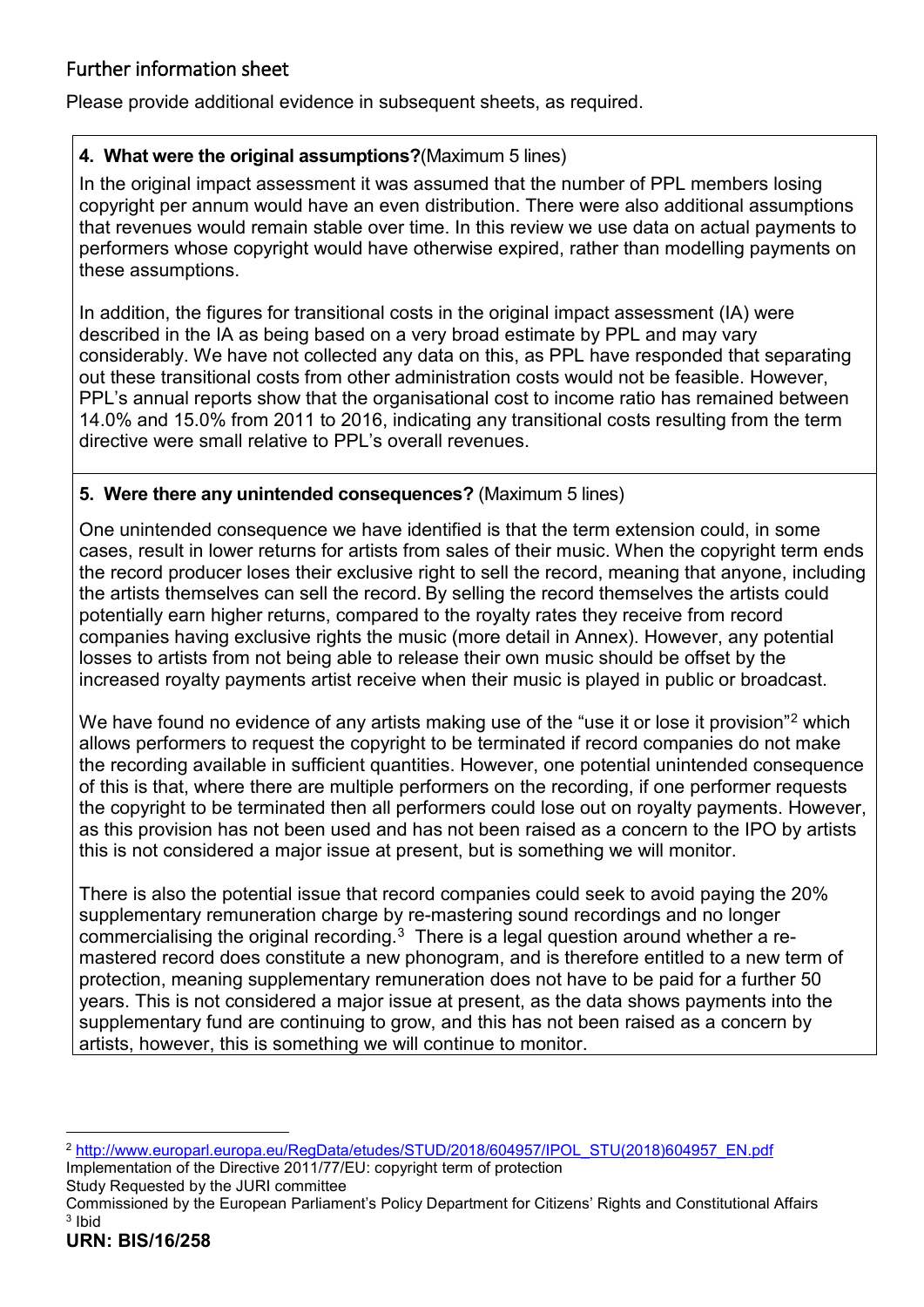# **6. Has the evidence identified any opportunities for reducing the burden on business?**  (Maximum 5 lines)

This measure mainly represents a transfer between businesses, for example from public domain specialists to record companies, with a low net cost to business. As a result, there is limited opportunity to reduce the costs to business. In addition, many of the costs involved were as a result of the transition to the extended term, and the sunk nature of these costs mean they are not relevant to this review.

One small area where the burden could be reduced is around the clean slate right, which means that any un-recouped deductions should be written off once the song enters the period of the extended term. However, the un-recouped deductions are usually attributed to an artist rather than individual songs, as the balances will be based on data which is 50 years old. This can hence create difficulties where an artist has multiple songs which enter the extended term at different time periods.<sup>[4](#page-4-0)</sup> The IPO will look to provide some guidance on how record companies should respond in these cases, to reduce the burden of attributing deductions to individual songs.

### **7. For EU measures, how does the UK's implementation compare with that in other EU member states in terms of costs to business?** (Maximum 5 lines)

The EU directive only allowed for some minor flexibility on the implementation of the directive, therefore there should be limited variability in the cost to business between countries. A study commissioned by the European Parliament's Policy Department for Citizens' Rights and Constitutional Affairs compares the implementation of the directive in seven member states including the UK, although the focus is on implementation rather than the cost to business. [5](#page-4-1) The main problem identified by the report was a "lack of information of performers about their rights, and the identification of performers entitled to enjoy said measures". Based on the findings of this report and the evidence collected for this post implementation review the IPO will seek to provide additional guidance on the provisions in the legislation, in particular the clean slate right.

### **Annex: Additional Analysis**

#### **Provisions in Directive**

In addition to extending the copyright term the EU directive also included a number of additional provisions:

- Session fund: under this provision where session musicians have performed on a recording companies are obliged to contribute 20% of their revenues earned from their right to copy, distribute and make available of the sound recording during the extended term to a fund managed by PPL. This fund is then paid out to session musicians who originally forfeited royalties for a one off fee at the time of recording. More detail on payments made from the session fund are in the annex below.
- Use it or lose it provision: this provision gives performers the right to terminate the contract with the record producer in the extended term if the recording is not made available in sufficient quantities.

<span id="page-4-0"></span> <sup>4</sup> [http://www.europarl.europa.eu/RegData/etudes/STUD/2018/604957/IPOL\\_STU\(2018\)604957\\_EN.pdf](http://www.europarl.europa.eu/RegData/etudes/STUD/2018/604957/IPOL_STU(2018)604957_EN.pdf)  Implementation of the Directive 2011/77/EU: copyright term of protection Study Requested by the JURI committee

<span id="page-4-1"></span>Commissioned by the European Parliament's Policy Department for Citizens' Rights and Constitutional Affairs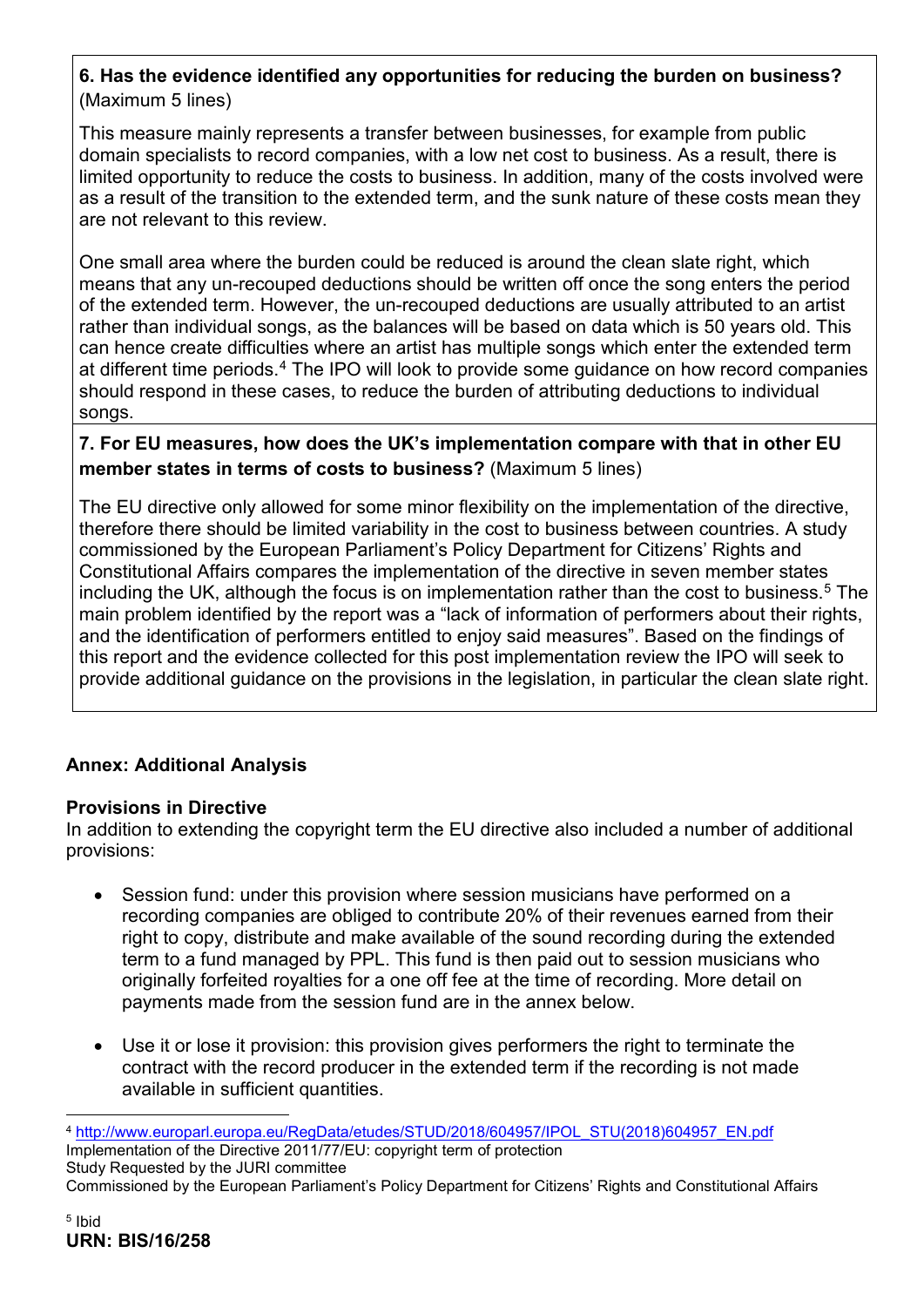- Clean slate provision: some contracts with performers allow record companies to deduct producer's costs from royalty payments. Under the clean slate provision, after 50 years record companies are no longer allowed to make such deductions and must pay full royalties to artists.
- Renegotiation right: this is an optional provision in the directive that allowed for member states to include a right for artists to renegotiate their contracts with record companies after 50 years from when the recording is published. The UK chose not to include this provision on the basis that this is above the minimum requirements of the directive and could interfere with freedom of contract. In addition, some respondents to the original consultation commenting that the provision "would prove highly complex and confusing". France is one member state that has been identified as including this provision, however, the implementation of the provision in France demonstrates the complications in doing so. A report by European Parliament's Policy Department for Citizens' Rights and Constitutional Affairs commented that that the implementation of the provision in France "does not necessarily improve the position of performers in contractual relations" due to questions around how this right works in practise<sup>[6](#page-5-0)</sup>. As a result, the IPO is not currently looking to introduce a renegotiation right in the UK, but this will be looked at again in future evaluations of the legislation if necessary.

#### **Royalty payments to performers and record companies from public performance and broadcast uses of music**

Performers are able to continue to earn royalty payments when recordings of their qualifying performances are played in public or broadcast for an additional 20 years as a result of the copyright term extension.

PPL have calculated that for the years 2014 to 2016 (as distributed in 2015 to 2017) they have paid out £3.4m in royalty payments for sound recordings for which the copyright would have expired without the term extension.<sup>[7](#page-5-1)</sup> Under equitable remuneration approximately<sup>[8](#page-5-2)</sup> £1.7m of this would be paid out to performers, with the same amount paid out to record companies.

Over this three year period PPL paid out a total of £529.2m million in licensing income to performers and record companies. Therefore, sound recordings covered by the term extension represent just 0.6% of total payments made over this period. However, this impact will grow over time as more recordings become covered by the term extension.

As a result, PPL are now distributing royalties to recordings released over a longer time period, and thus are likely to pay royalties to a greater number of performers than would have been the case without the term extension. In this scenario, a larger number of performers would be sharing in the same amount of revenue than would otherwise have been the case. However, there could be additional licensing revenue to pay out as royalties, as a result of an increase in the number of organisations who have to pay license fees. For example, if the term extension had not been introduced a radio station which only played sound recordings released in the 1960s would not have to pay licence fees to PPL after 2020. In either scenario this represents a transfer rather than a net cost to business.

<span id="page-5-0"></span> <sup>6</sup> Ibid

<span id="page-5-1"></span><sup>7</sup> Provided to IPO by email from PPL, May 2018. Relates to 1963 recordings used by PPL licensees in 2014; 1963 and 1964 recordings used in 2015; and 1963-1965 recordings used in 2016.

<span id="page-5-2"></span><sup>8</sup> This is not an exact 50:50 split as some aspects of PPL's licensing are not subject to the statutory rules on equitable remuneration (e.g. where the revenue relates to copying rights) and the position can also be affected by the statutory rules on performer.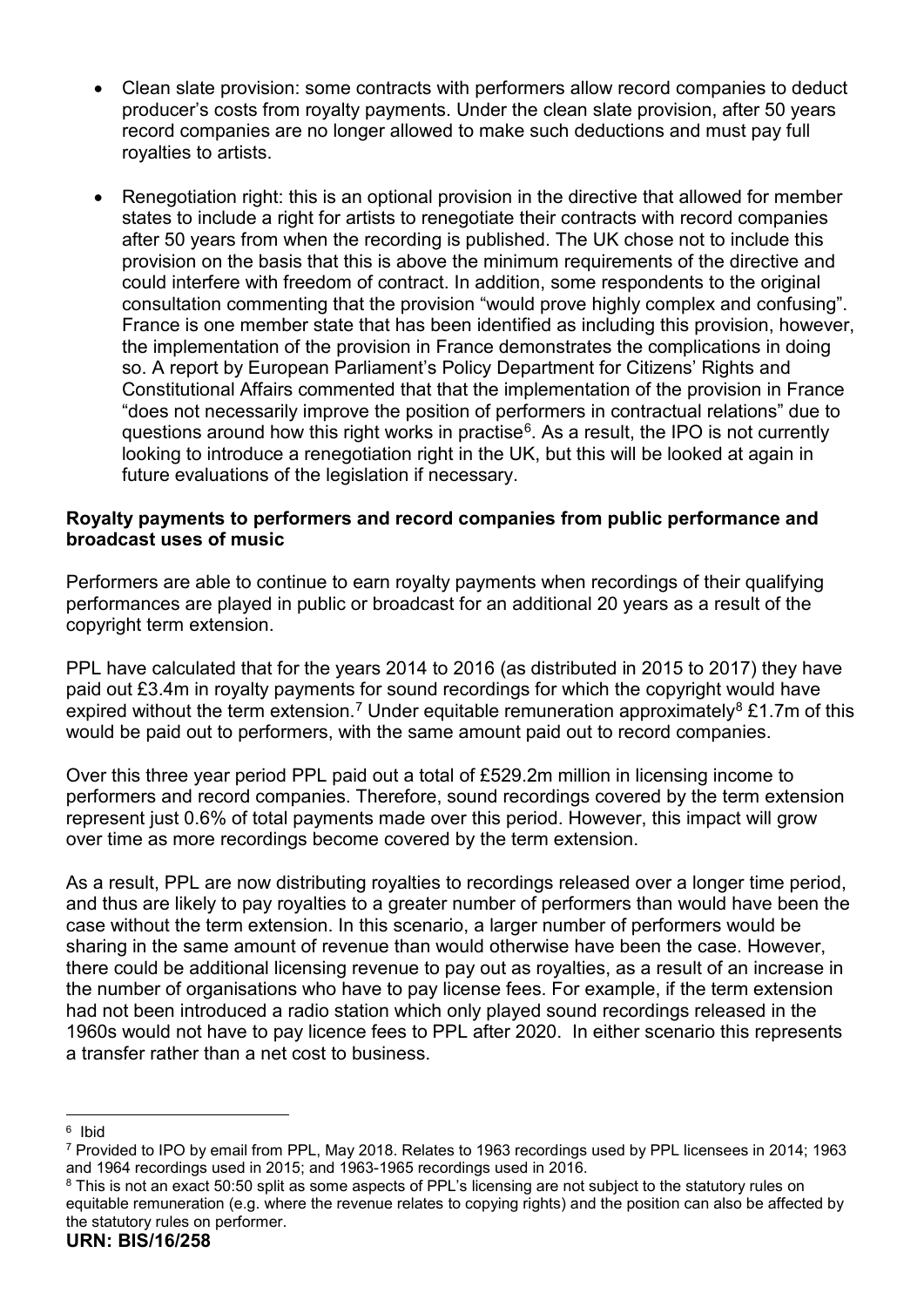It is likely that this is a combination of both increased licensing revenue and a shared distribution among more performers, with PPL indicating that they believe this to be primarily the latter. However, due to the relatively small number of years covered by the term extension at this point in time it is very difficult to isolate the relative change in revenues solely as a result of the term extension, and we have not attempted to do so, however, this is something we will continue to monitor as more information becomes available.

### **Session fund calculations**

One of the main sources of income for performers is the supplementary remuneration fund for session musicians (sometimes referred to as the "session fund"). Where session musicians have performed on a recording that is in its extended term, record companies must contribute 20% of certain types of their revenues from exploiting the recording each year into the session fund, which in the UK is administered by PPL, and the monies are then paid out to performers by PPL.

For the 2016 fund (which covers recordings published in the period 1963 to 1965) £428,014 was paid into the fund by record companies in 2017, relating to 21,017 separate recordings. This is an increase on the 2015 fund, into which record companies paid £241,857 in 2016, and the £78,[9](#page-6-0)24 paid into the 2014 fund in 2015.<sup>9</sup> Data on payments into the session fund for 2017 – covering recordings from 1963 to 1967- is not yet available, as these payments will be made during 2018.

There is work involved for PPL both in administering the process of obtaining session fund payments and related data from record companies, and processing the same in order to be able to pay out to the relevant performers. To allow for the costs of administering the session fund PPL makes a cost deduction before making payments to performers (which is permitted under the statutory regulations implementing the term extension), applying its overall cost percentage for the year. This was: 14.8% in 2016; 14.2% in 2015; and 14.1% in 2014.[10](#page-6-1)

We subtract these administration costs from the value of payments made into the session fund to estimate the remaining value of the session fund. We then calculate that a total of £639,977 has been available to be paid out to session musicians through the supplementary remuneration fund, for recordings published between 1963 and 1965. Over half of this was as part of the 2016 fund, and as the time period covered by the term extension increases the value of the session fund should continue to increase. Likewise the number of performers benefiting from the session fund is likely to increase over time. PPL allocated session fund monies to over 3,500 performers from the 2016 fund, up from over 2,000 performers and c.1,200 performers in respect of the 2015 and 2014 funds respectively.

This figure represents a transfer from record companies (who benefit from the exclusive rights in the extended term as discussed below) to session musicians and is therefore not a net cost to business. However, there is a net cost to business involved in administering this fund. If it is assumed the cost of administering the session fund is equal to PPL's cost deduction this would imply a cost to business of approximately £108,000 for the 2014, 2015 and 2016 funds combined.

### **Music sales and other additional revenues**

The extension of the copyright term also means record companies maintain their exclusive right to copy, distribute and make available recordings for an additional 20 years. This means that, for an additional 20 years, the music sales of record companies will not be displaced by public

<span id="page-6-0"></span> <sup>9</sup> <http://www.ppluk.com/I-Make-Music/Misc-member-info/Copyright-Term-Extension/>

<span id="page-6-1"></span>**URN: BIS/16/258** <sup>10</sup> <http://www.ppluk.com/About-Us/Who-We-Are/Annual-Reports/>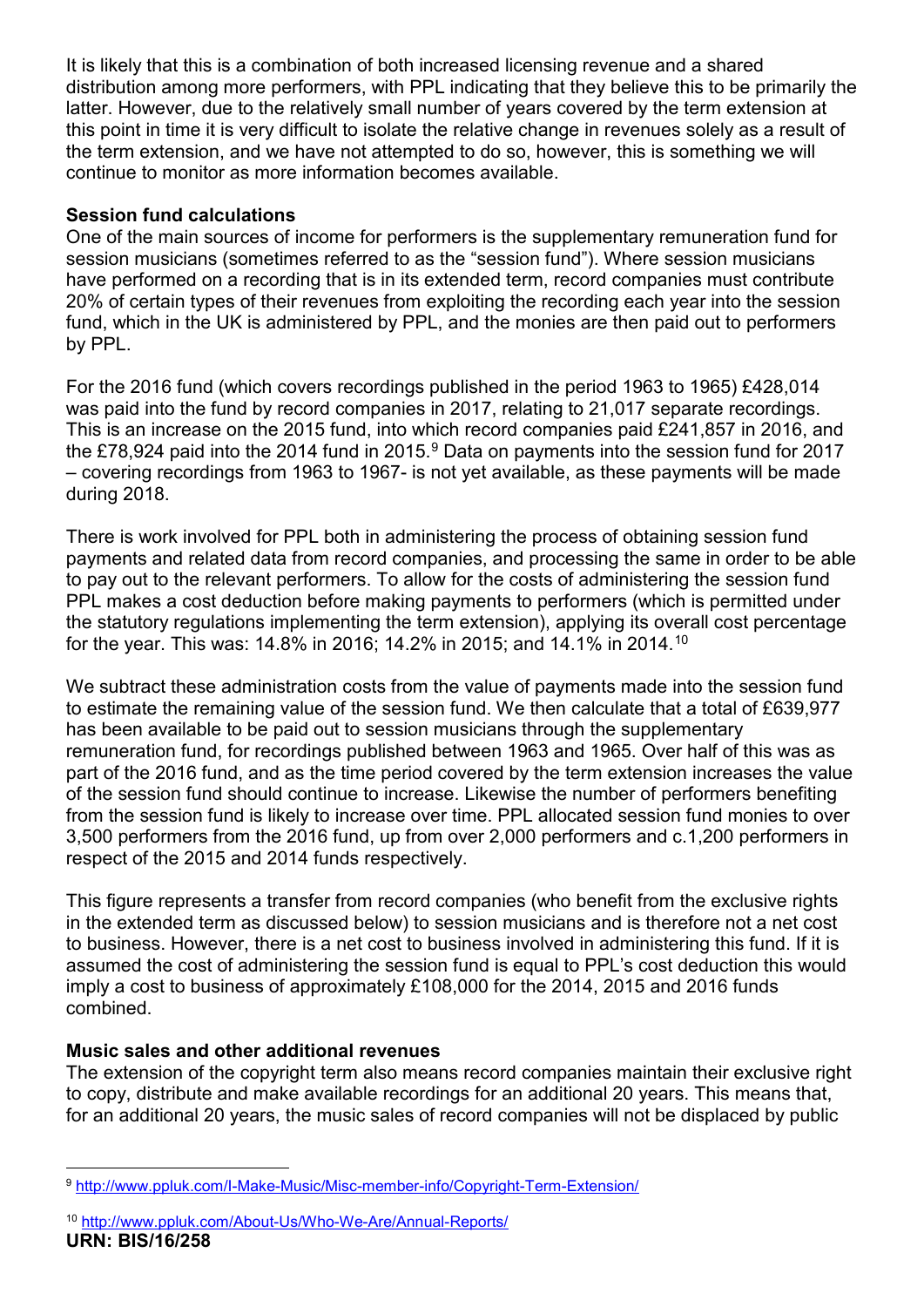domain specialists (who can sell the sound recording when the copyright expires), as the record producer maintains their exclusive right.

As payments in to the supplementary remuneration fund are based on revenues from the record companies' exclusive rights to exploit sound recordings on which a session musicians performed, this can be used to provide an indication of the value of this revenue stream. However, this only represents a lower bound on the overall value to record companies' of the exclusive rights provided by the extended term, as only certain types of revenue are included, and this only covers recordings on which session musicians performed.

From this we can estimate that, between 2014 and 2016, at least £3.7 million was earned by record companies from their exclusive rights to exploit music that would have been out of copyright were it not for the term extension. A share of this revenue received by record companies will be distributed to performers, dependent on royalty rates agreed in the original contractual arrangements.

Had it not been for the term extension it would be expected that record companies would have received a smaller amount of revenue, as they would face competition from public domain specialists who could also make the music available and thus receive revenues from doing so, displacing sales from the record producer.

Therefore, in theory this should benefit artists as they continue to receive a higher level of royalties from record companies, as the music does not enter the public domain for an additional 20 years. However, some artist managers have indicated that, were it not for the term extension, they could have released music by their artists which is in the public domain themselves.[11](#page-7-0) As it would be the artists themselves releasing the records they could capture more market share than public domain specialists, as consumers would believe these releases to be more authentic. In addition, as royalty rates tend to be low on these contracts the return could be higher if the artist managers release the songs with the artists, as the artists could receive a greater share of revenues. However, any losses incomes of music sales to artists should be offset by gains in public performance and broadcasting royalties, as the value of the two revenue streams is similar, and the competition artist's face in public domain music sales will mean their market share will be limited.

The impact on music sales is therefore primarily a transfer of sales from public domain specialists to record companies. There may also be a loss for consumers, as the competition between public domain specialists and record companies could result in lower prices for consumers, although the evidence on whether this is the case is limited<sup>[12](#page-7-1)</sup>.

There is also the potential that copyright term extension could impact on the availability of music to purchase. Music entering the public domain could be re-issued by public domain specialists. However, the incentives for record companies to digitise their back catalogues and re-issue are improved by the exclusivity provided by the term extension. We have not found any evidence on the balance between these two.

### **Discussions with stakeholders**

As this has been a relatively light touch review we have not undertaken a formal consultation to gather the views of users.

<span id="page-7-0"></span> <sup>11</sup> [http://www.europarl.europa.eu/RegData/etudes/STUD/2018/604957/IPOL\\_STU\(2018\)604957\\_EN.pdf](http://www.europarl.europa.eu/RegData/etudes/STUD/2018/604957/IPOL_STU(2018)604957_EN.pdf) Implementation of the Directive 2011/77/EU: copyright term of protection Study Requested by the JURI committee

Commissioned by the European Parliament's Policy Department for Citizens' Rights and Constitutional Affairs <sup>12</sup> The Impact of Copyright Extension for Sound Recordings in the UK

<span id="page-7-1"></span>**URN: BIS/16/258** A Report for the Gowers Review of Intellectual Property prepared by PwC on behalf of the BPI. 2006.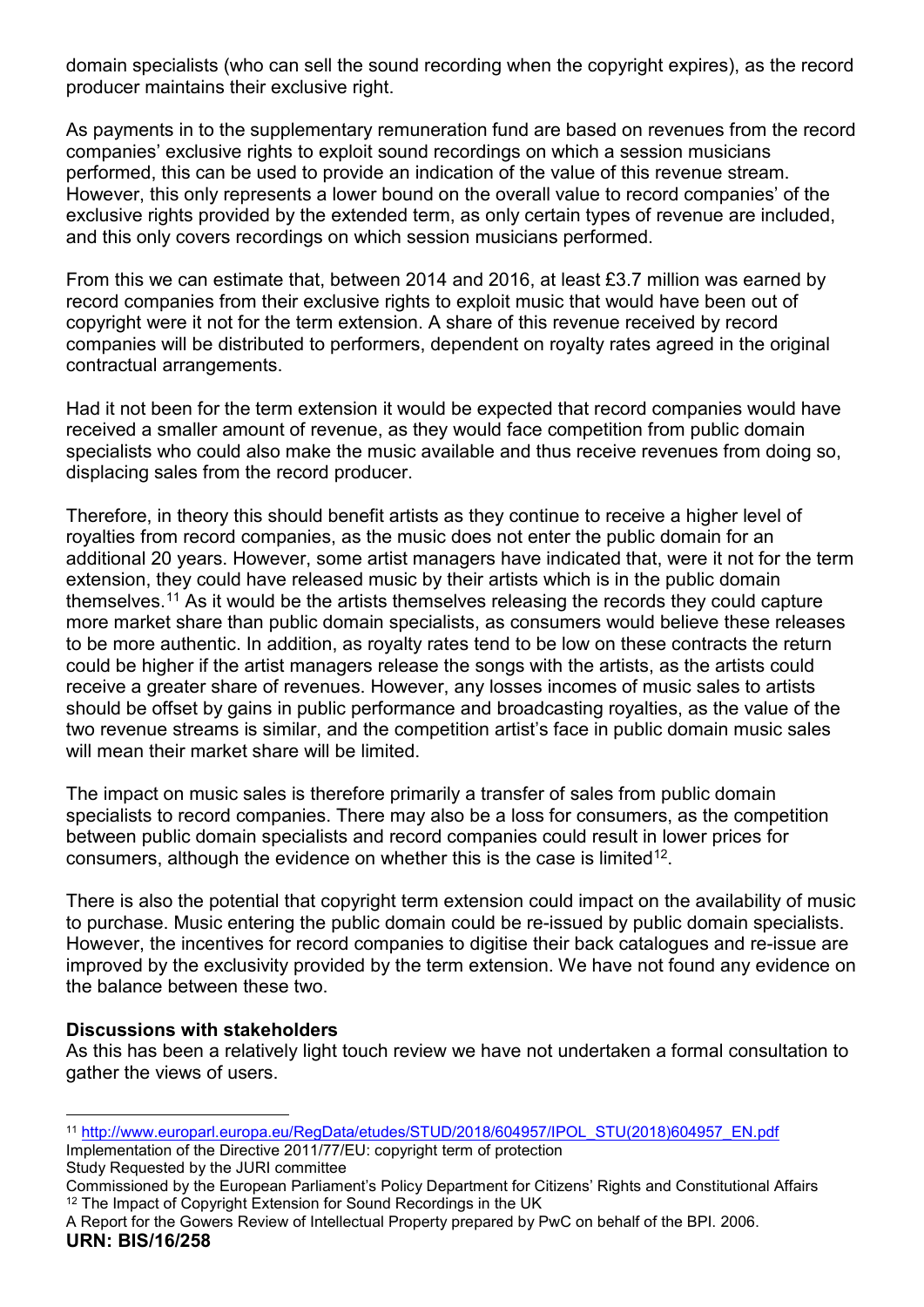To minimise the burden on business of responding to questions we have tried to utilise views already collected as part of a separate review into the term extension. These views were collected by David Stopps, who was the UK national expert for the European Parliament's Policy Department for Citizens' Rights and Constitutional Affairs report into the term extension.<sup>[13](#page-8-0)</sup> He contacted many stakeholders in the music industry including trade bodies for artists, as well as record companies to collect evidence for his report.

<span id="page-8-0"></span>In addition, to get the views of users of music we contacted some groups who responded to the original consultation when the legislation was introduced. As of yet none of those users we have contacted have expressed concerns with the impact of the changes. We have also discussed the impact of the term directive separately with PPL.